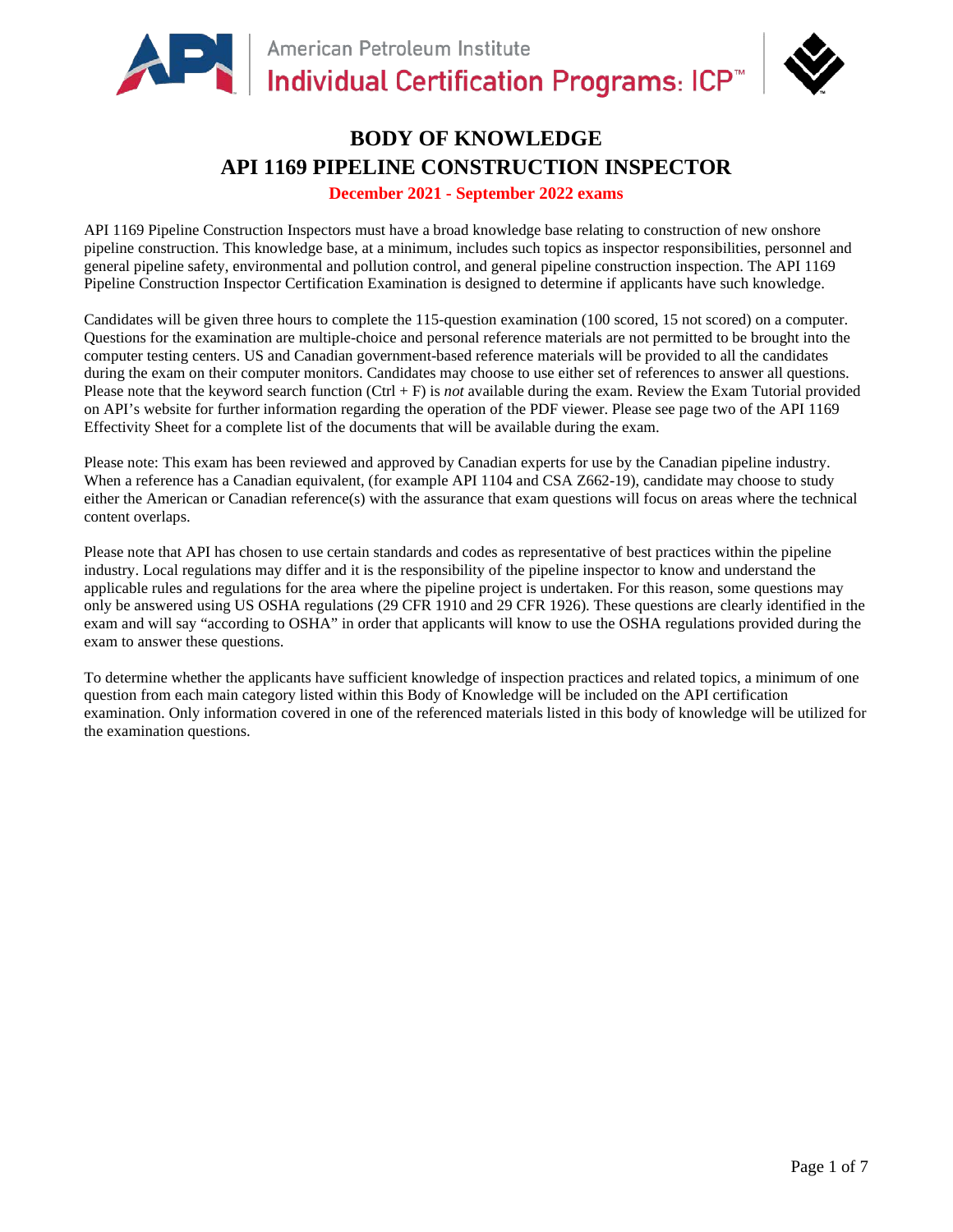American Petroleum Institute<br>
Individual Certification Programs: ICP™



# **REFERENCE PUBLICATIONS**

#### *API 1169, Pipeline Construction Inspection*

Entire document is subject to testing

### *API 1110, Pressure Testing of Steel Pipelines*

Entire document is subject to testing with exception of the appendices

#### *API Q1, Specification for Quality Programs*

ATTN: Test questions will only be based on the following portions of the document: Section 3 - Terms, Definitions and Abbreviations Section 4 - Quality Management System Requirements Section 5 - Product Realization

### *ANSI Z49.1, Safety in Welding, Cutting, and Allied Processes*

[\(http://www.aws.org/standards/page/ansi-z491\)](http://www.aws.org/standards/page/ansi-z491)

ATTN: Test questions will only be based on the following portions of the document:

Chapter 4 - Protection of Personnel and the General Area

Chapter 5 - Ventilation

Chapter 6 - Fire Prevention and Protection

Chapter 8 - Public Exhibitions and Demonstrations

#### *CGA (Common Ground Alliance) Best Practices*

[\(http://commongroundalliance.com/programs/best-practices\)](http://commongroundalliance.com/programs/best-practices) Entire document is subject to testing

#### *INGAA, Construction Safety Guidelines*

- *Natural Gas Pipeline Crossing Guidelines* [\(http://www.ingaa.org/File.aspx?id=20405\)](http://www.ingaa.org/File.aspx?id=20405) Section II - Definitions
- *CS-S-9 Pressure Testing (Hydrostatic/Pneumatic) Safety Guidelines* [\(http://www.ingaa.org/File.aspx?id=18981\)](http://www.ingaa.org/File.aspx?id=18981) Entire document is subject to testing

#### *ISO 9000 Quality Management Systems – Fundamentals and Vocabulary*

ATTN: Test questions will only be based upon the Definitions

#### *API 1104, Welding of Pipeline and Related Facilities*

ATTN: Test questions will only be based on the following portions of the document:

- Section 3 Terms, Definitions, Acronyms, and Abbreviations Section 4 - Specifications Section 5 - Qualifications of Welding Procedures with Filler Metal Additions Section 6 - Qualification of Welders Section 7 - Design and Preparation of a Joint for Production Welding Section 8 - Inspection and Testing of Production Welds
- Section 9 Acceptance Standards for NDT
- Section 10 Repair and Removal of Weld Defects
- Section 11 Procedures for Nondestructive Testing (NDT)

#### *OR CSA Z662-19, Oil and Gas Pipeline Systems*

#### [\(http://shop.csa.ca/\)](http://shop.csa.ca/)

ATTN: Test questions will only be based on the following portions of the document:

- Chapter 1 Scope
- Chapter 2 Reference publications and definitions
- Chapter 4 Design
- Chapter 6 Transportation, handling, and installation
- Chapter 7 Joining
- Chapter 8 Pressure testing
- Chapter 9 Corrosion control
- Chapter 10 Operating, maintenance, and upgrading

ATTN: The below references on pages 3 and 4 will be available to applicants during the exam. Only those articles and sections specifically listed will be available to applicants. For simplicity purposes, API has extracted all the necessary pages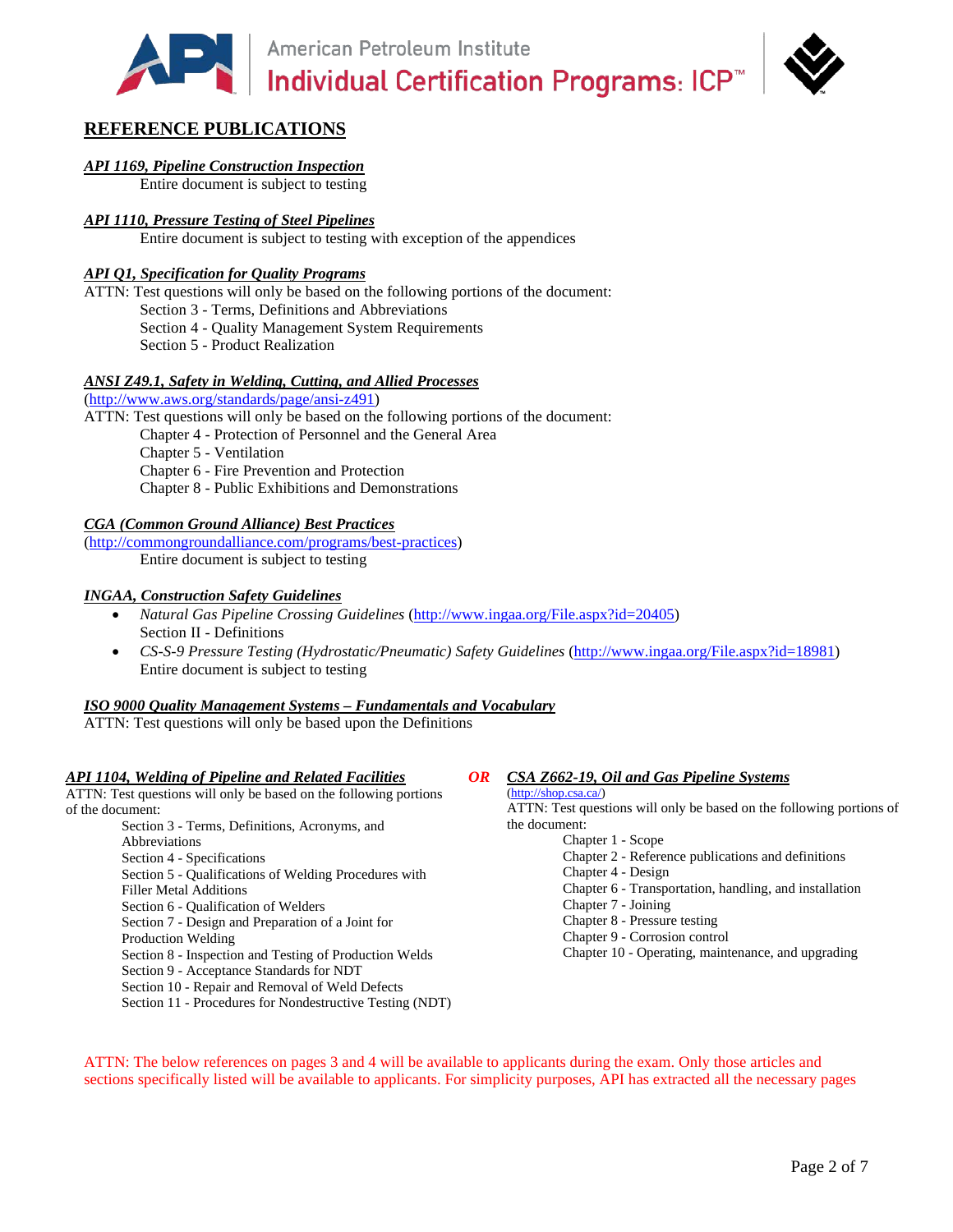American Petroleum Institute of the below listed regulations (both US and Canadian) and made a pdf version available for downloading on our website.

Applicants are encouraged to use the pdf version.

| <b>US References</b>                                                                                                                                                                                                                                                                                                                                                                                                                                                                                                                                                                                                                                                                                                                                                                                                                                                                                                                                                                                                                                                                                                                                                                                                                                                           | <b>Canadian Equivalents</b>                                                                                                                                                                                                                                                                                                                                                                                                                                                                             |  |
|--------------------------------------------------------------------------------------------------------------------------------------------------------------------------------------------------------------------------------------------------------------------------------------------------------------------------------------------------------------------------------------------------------------------------------------------------------------------------------------------------------------------------------------------------------------------------------------------------------------------------------------------------------------------------------------------------------------------------------------------------------------------------------------------------------------------------------------------------------------------------------------------------------------------------------------------------------------------------------------------------------------------------------------------------------------------------------------------------------------------------------------------------------------------------------------------------------------------------------------------------------------------------------|---------------------------------------------------------------------------------------------------------------------------------------------------------------------------------------------------------------------------------------------------------------------------------------------------------------------------------------------------------------------------------------------------------------------------------------------------------------------------------------------------------|--|
| 49 CFR 192, Transportation of Natural and Other Gas by<br>Pipeline: Minimum Federal Safety Standards:<br>Subpart A - General<br>Article 7<br>Subpart E - Welding of Steel in Pipelines<br>Subpart G - General Construction Requirements for<br>Transmission Lines and Mains<br>Subpart J - Test Requirements<br>Article 505<br>Subpart $L -$ Operations<br>Article 614<br>Subpart $M -$ Maintenance<br>Article 707<br>49 CFR 195, Transportation of Hazardous Liquids by Pipeline<br>Subpart A - General<br>Articles 2 & 3<br>Subpart $D -$ Construction<br>Subpart $E -$ Pressure Testing<br>Articles 302 & 310<br>Subpart F – Operations and Maintenance<br>Article 410                                                                                                                                                                                                                                                                                                                                                                                                                                                                                                                                                                                                      |                                                                                                                                                                                                                                                                                                                                                                                                                                                                                                         |  |
| Safety                                                                                                                                                                                                                                                                                                                                                                                                                                                                                                                                                                                                                                                                                                                                                                                                                                                                                                                                                                                                                                                                                                                                                                                                                                                                         |                                                                                                                                                                                                                                                                                                                                                                                                                                                                                                         |  |
| 29 CFR 1910, Occupational Safety and Health Standards<br>Subpart H - Hazardous Materials<br>Article 119<br>Subpart I - Personal Protective Equipment<br>The Subpart I (Excluding Article 140 and Subpart I<br>Appendices)<br>Subpart J - General Environmental Controls<br>Articles 145-147 (Excluding Article Appendices)<br>Subpart N – Materials Handling and Storage<br>Article 184<br>29 CFR 1926, Safety and Health Regulations for Construction:<br>Subpart C - General Safety and Health Provisions<br>Subpart D - Occupational Health and Environmental Controls<br>Article 62 (Excluding Article Appendices)<br>Subpart E - Personal Protective and Life Saving Equipment<br>Article 102<br>Subpart F – Fire Protection and Prevention<br>Article 152<br>Subpart H - Materials Handling, Storage, Use and Disposal<br>Articles 250 and 251<br>Subpart L - Scaffolds<br>Article 451<br>Subpart $M - Fall$ Protection<br>Articles 500-501<br>Subpart O – Motor Vehicles, Mechanized Equipment and<br><b>Marine Operations</b><br>Article 601<br>Subpart $P - Excavations$<br>The entirety of Subpart P, Including Appendices<br>Subpart U – Blasting and the Use of Explosives<br>Articles 902 & 914<br>Subpart CC – Cranes & Derricks in Construction<br>Article 1417 | Canada Occupational Health and Safety Regulations (COHS) : (F)<br>(http://laws.justice.gc.ca/eng/regulations/sor-86-304/index.html)<br>Part III - Temporary Structures and Excavations<br>Part IV - Elevating Devices<br>Part X - Hazardous Substances<br>Part XI - Confined Spaces<br>Part XII - Safety Material, Equipment, Devices and Clothing<br>Part XIV - Materials Handling<br>Part XV - Hazardous Occurrence Investigation, Recording and<br>Reporting<br>Part XIX - Hazard Prevention Program |  |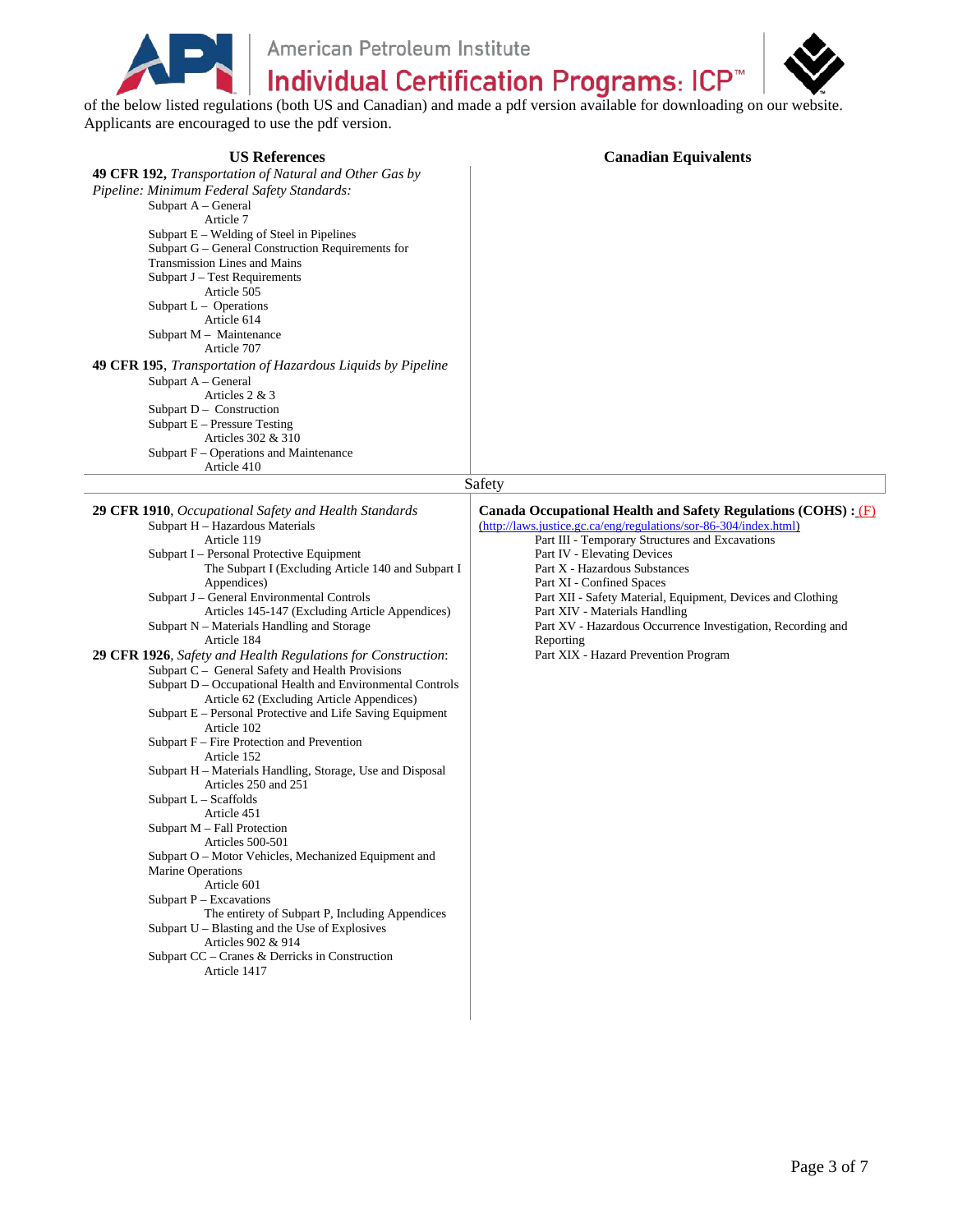|                                                                                                                                                                                                                                                                                                                                                                                                                                      | American Petroleum Institute                                                    |                                                                 |                                                                                                                                                                                                                                                                                                                                                                                                                                                                                                                                                      |  |
|--------------------------------------------------------------------------------------------------------------------------------------------------------------------------------------------------------------------------------------------------------------------------------------------------------------------------------------------------------------------------------------------------------------------------------------|---------------------------------------------------------------------------------|-----------------------------------------------------------------|------------------------------------------------------------------------------------------------------------------------------------------------------------------------------------------------------------------------------------------------------------------------------------------------------------------------------------------------------------------------------------------------------------------------------------------------------------------------------------------------------------------------------------------------------|--|
|                                                                                                                                                                                                                                                                                                                                                                                                                                      |                                                                                 |                                                                 | <b>Individual Certification Programs: ICP<sup>™</sup></b>                                                                                                                                                                                                                                                                                                                                                                                                                                                                                            |  |
| 49 CFR 172, Hazardous Materials Table, Special Provisions<br>Hazardous Materials Communication, Emergency Response<br>Information, Training Requirements, and Security Plans:<br>Subpart B - Table of Hazardous Materials and Special<br>Provisions<br>Article 101: Purpose and use of Hazardous<br>Materials Table (Excluding Article Appendices)                                                                                   |                                                                                 |                                                                 | <b>Transport Canada, Transportation of Dangerous Goods</b><br><b>Regulations:</b> (F)<br>Part 1.4 - Definitions<br>Part 2 - Classification (excluding appendices 1 and 3 through 5)<br>Part 4 - Dangerous Goods Safety Marks<br>Part 6 - Training<br>Environmental                                                                                                                                                                                                                                                                                   |  |
|                                                                                                                                                                                                                                                                                                                                                                                                                                      |                                                                                 |                                                                 |                                                                                                                                                                                                                                                                                                                                                                                                                                                                                                                                                      |  |
| 33 CFR 321, Permits for Dams and Dikes in Navigable Waters<br>of the United States<br>Entire document is subject to testing<br>40 CFR 300, National Oil and Hazardous Substances Pollution<br>Contingency Plan:<br>Subpart A - Introduction<br>Subpart E - Hazardous Substance Response                                                                                                                                              |                                                                                 |                                                                 | Canadian Environmental Protection Act, 1999 (S.C. 1999, c.33):<br>(F)<br>Section 3 - Definitions<br>Section 64 - Toxic Substances<br>Section 65 - Definition of virtual elimination<br>Sections 90-94 - Regulation of Toxic Substances<br>Sections 95-99 - Release of Toxic Substance<br>Fisheries and Oceans, Land Development Guidelines for the<br>Protection of Aquatic Habitat:<br>Section 3- Erosion and Sediment Control and Site Development Practices<br>Canada Water Act (R.S.C., 1985, c.C-11): (F)<br>Part II - Water Quality Management |  |
| Federal Energy Regulatory Commission: Office of Energy<br>Projects<br>Wetland and Waterbody Construction and Mitigation<br>Procedures, May 2013.<br>(http://www.ferc.gov/industries/gas/enviro/procedures.pdf)<br>Entire document is subject to testing<br>Upland Erosion Control, Revegetation, and Maintenance<br>Plan, May 2013.<br>(http://www.ferc.gov/industries/gas/enviro/plan.pdf)<br>Entire document is subject to testing |                                                                                 |                                                                 | <b>Canadian Energy Pipeline Association (CEPA)</b> , Pipeline<br>Associated Watercourse Crossings, 4th Edition, November 2012<br>(http://www.cepa.com/wp-<br>content/uploads/2014/01/FourthEdition_WatercourseCrossingManual_Nov201<br>2.pdf<br>Entire document is subject to testing with the exception of Section<br>2.2: Provincial and Territorial Jurisdictions                                                                                                                                                                                 |  |
| <b>Migratory Bird Permits (50 CFR 21):</b><br>Subpart B – General Requirements and Exceptions                                                                                                                                                                                                                                                                                                                                        |                                                                                 |                                                                 | Migratory Bird Convention Act, 1994 (S.C. 1994, c.22): (F)<br>Section 4 - Purpose<br>Section 5 – Prohibitions<br>Section 6 – Administration<br>Section $12$ – Regulations                                                                                                                                                                                                                                                                                                                                                                            |  |
| 33 USC Chapter 9: Protection of Navigable Waters and of<br><b>Harbor and River Improvements Generally</b><br>Subchapter I - In General<br>Articles 401,403, 403a, 404 & 407                                                                                                                                                                                                                                                          |                                                                                 |                                                                 | Navigation Protection Act (R.S.C., 1985, c. N-22) (F)<br>Section 2 – Definitions<br>Sections 3-14 - Works<br>Sections 21-26 - Deposit and Dewatering                                                                                                                                                                                                                                                                                                                                                                                                 |  |
| <b>Endangered</b><br><b>Species Act of</b><br>1973*                                                                                                                                                                                                                                                                                                                                                                                  |                                                                                 | 16 U.S.C.<br><b>Chapter 35</b><br><b>Endangered</b><br>Species* | Species at Risk Act (S.C. 2002, c. 29) $(F)$<br>Sections $2 -$ Definitions<br>Sections 32-36 - General Prohibitions<br>Section 37 - Preparation - endangered or threatened species<br>Section 38 – Commitments to be considered                                                                                                                                                                                                                                                                                                                      |  |
| Section 3<br>Section 4                                                                                                                                                                                                                                                                                                                                                                                                               | Definitions<br>Determination of<br>endangered species and<br>threatened species | Section 1532<br>Section 1533                                    | Section 39 – Cooperation with others<br>Sections 56-64 - Protection of Critical Habitat                                                                                                                                                                                                                                                                                                                                                                                                                                                              |  |
| Section 7                                                                                                                                                                                                                                                                                                                                                                                                                            | <b>Interagency Cooperation</b>                                                  | Section 1536                                                    |                                                                                                                                                                                                                                                                                                                                                                                                                                                                                                                                                      |  |
| Section 9                                                                                                                                                                                                                                                                                                                                                                                                                            | Prohibited Acts                                                                 | Section 1538                                                    | Canadian documents with $(F)$ listed next to their titles indicates that the                                                                                                                                                                                                                                                                                                                                                                                                                                                                         |  |
| Section 10                                                                                                                                                                                                                                                                                                                                                                                                                           | Exceptions                                                                      | Section 1539                                                    | document is provided in both English and French during the exam. Please note                                                                                                                                                                                                                                                                                                                                                                                                                                                                         |  |
| Section 12                                                                                                                                                                                                                                                                                                                                                                                                                           | <b>Endangered Plants</b>                                                        | Section 1541                                                    | that not all documents have French translations.                                                                                                                                                                                                                                                                                                                                                                                                                                                                                                     |  |

\* The Endangered Species Act and 16 U.S.C. Chapter 35 Endangered Species are interchangeable

Section 12 | Endangered Plants | Section 1541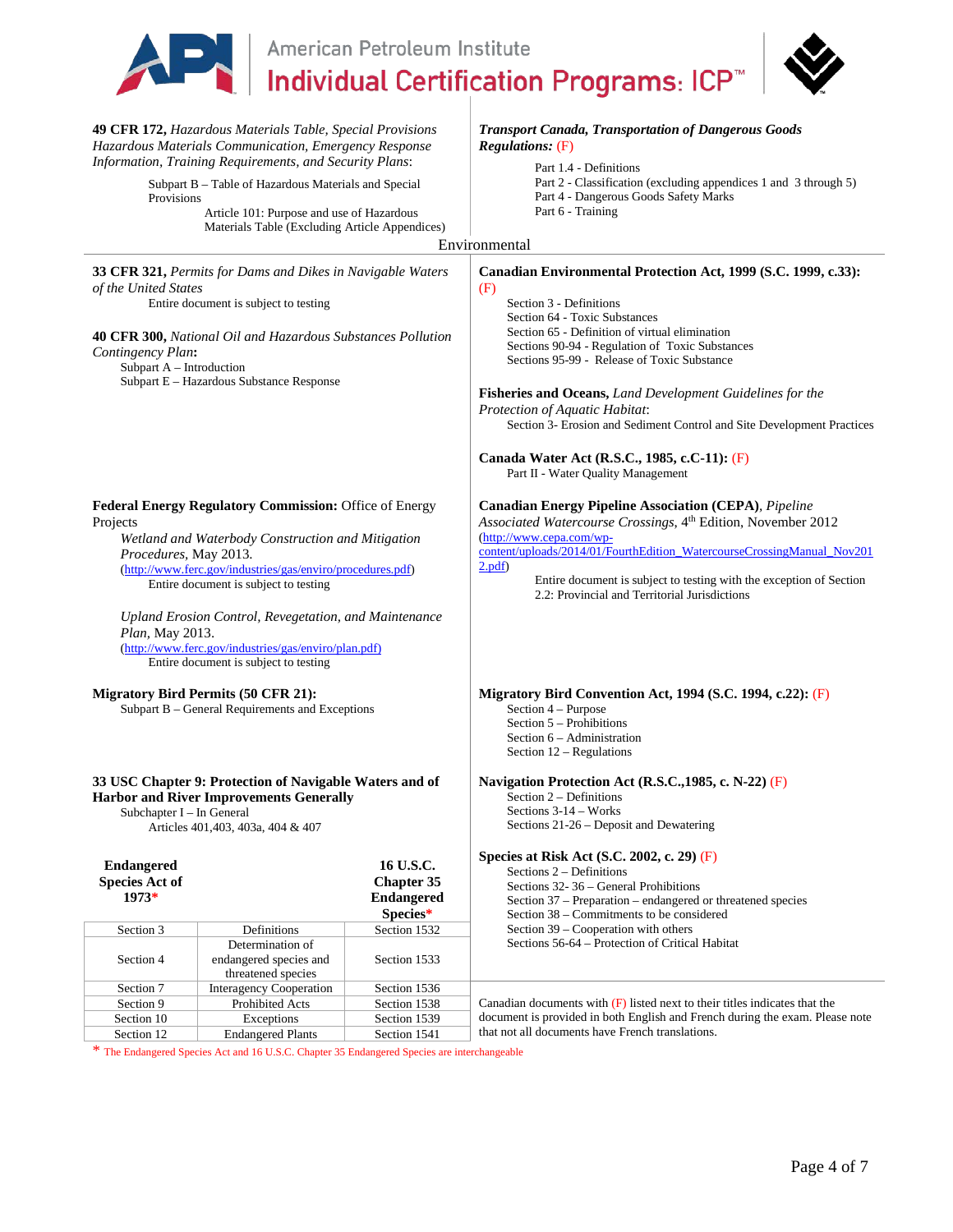

American Petroleum Institute PER | American Petroleum Institute<br>
Individual Certification Programs: ICP™



Attention: All examination questions are based on the materials listed above. The ASME Documents below are recommended for general knowledge but not required for the exam. All examrelated information contained within ASME documents can also be found in API RP 1169

*ASME B31.4, Pipeline Transportation Systems for Liquids and Slurries*

ATTN: Test questions will only be based on the following portions of the document: Chapter I - Scope and Definitions Chapter II - Design Chapter III - Materials Chapter V - Construction, Welding, and Assembly Chapter VI - Inspection and Testing *ASME B31.8, Gas Transmission and Distribution Piping Systems* 

ATTN: Test questions will only be based on the following portions of the document: General Provisions and Definitions Chapter I - Materials and Equipment Chapter II - Welding Chapter III - Piping System Components and Fabrication Details Chapter IV - Design, Installation and Testing Chapter VI - Corrosion Control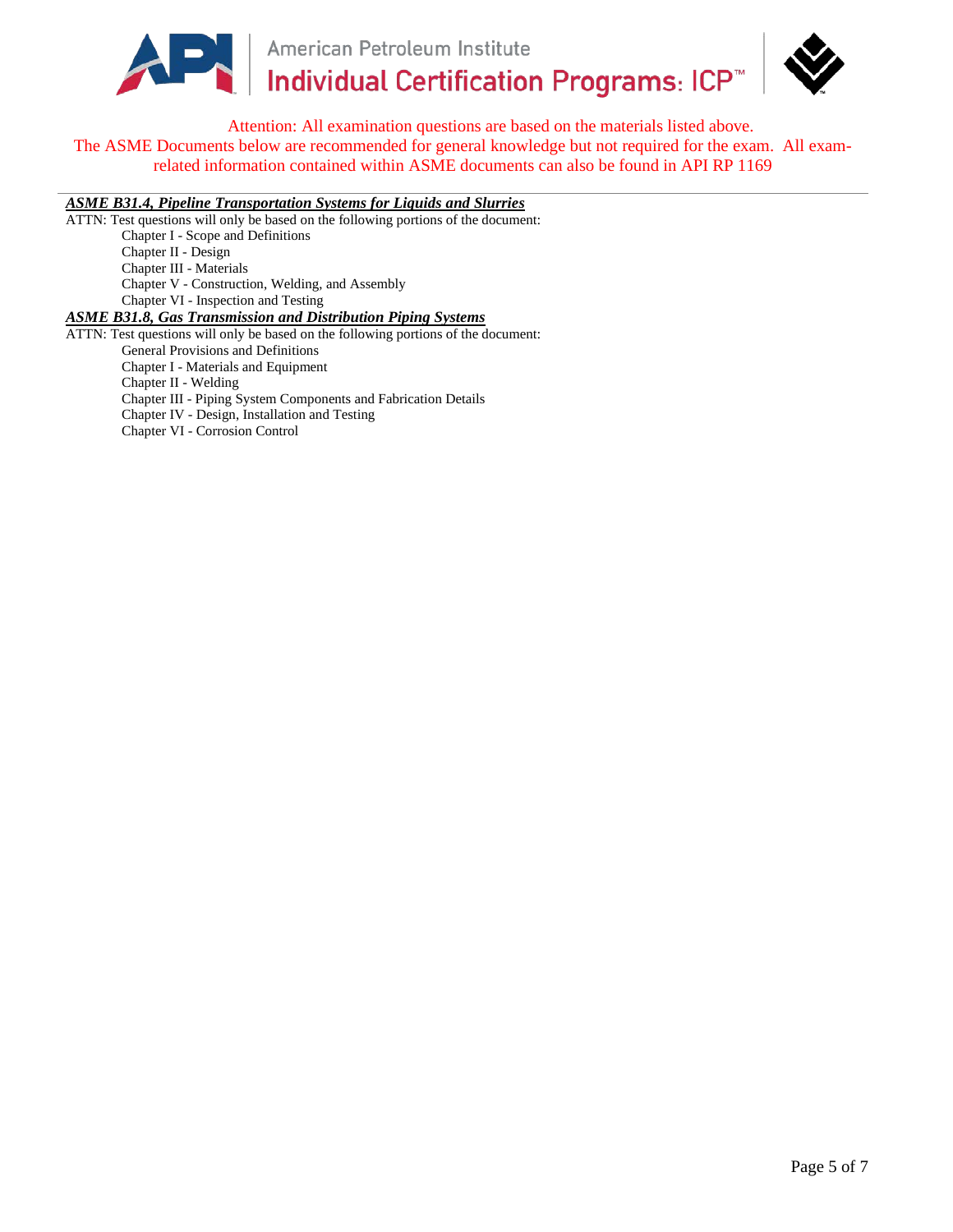

## **EXAMINATION CONTENT BASED ON SPECIFIC AREAS OF KNOWLEDGE AND PROFICIENCIES**

The inspector should be knowledgeable of general inspection responsibilities, requirements and expectations for pipeline construction that enable him/her to effectively carry out their duties. The following is a list of topics that an applicant should be familiar with and expect to be tested during the API 1169 Pipeline Construction Inspection exam:

- 1. Pipeline Construction Inspection/Management Knowledge Areas
	- o Quality assurance (records, measurement, documentation)
	- o Safety (basic site safety, roles and responsibilities)
	- o Environmental (permits, SWPPP, BMP's, etc.)
	- o Training and Qualifications

#### 2. Front-end Construction

- o Survey & Staking
- o Line Locating
- o ROW Clearing/Grading
	- − Alignment sheets (e.g., extra workspace, PI locations, special conditions)
	- − Specifications (e.g., width, right of way, grubbing, topsoil segregation)
	- − Permits (e.g., road crossing, road access, railroad, encroachment)
	- − Special landowner requirements (e.g., line list)
	- − Written and/or electronic reporting

#### 3. Installation Construction

- o Stringing
	- − Materials identification (e.g., pipe grade, wall thickness, coating, heat and pipe number)
	- − Materials defects / condition
	- − Handling requirements (e.g., lifting, loading and unloading, equipment, stacking, securing)
	- − Pipe tally / pipe placement (e.g., placed per alignment drawings, seam locations)
	- − Specifications (e.g., minimum equipment requirements)
	- − Written electronic reporting (e.g., stringing distances and skips, number of joints)
- o Bending
	- − Pipe ovality and wrinkles (e.g., CFR192)
	- − Proper bending equipment (e.g., liners, mandrels, shoes, angle measurement)
	- − Specifications (e.g., bending requirements, tangents, maximum angles, seam alignments, coating or metal damage)
	- − Written electronic reporting (e.g., bend location, as built)
- o Welding/NDE
	- − Specifications, qualified procedures, qualified personnel, documentation, material/consumable control, testing (equipment and products)
- o Trenching
- o Crossings/Drills<br>- Specification
	- − Specifications, clearances, type of bores, voids, crossing agreements/permits, cased vs. uncased crossings, pipe condition
- o Coating
	- − Specifications, qualified procedures, qualified personnel, documentation, material/consumable control, testing (equipment and products)
- o Padding/Lowering in
	- − Proper equipment (e.g., lifting, cradles, slings)
	- − Specifications (e.g., spacing, location in ditch, depth, ditch preparation, sandbag placement, benching)
	- − Lifting plans (e.g., boom spacing, lift height, boom size, number of booms)